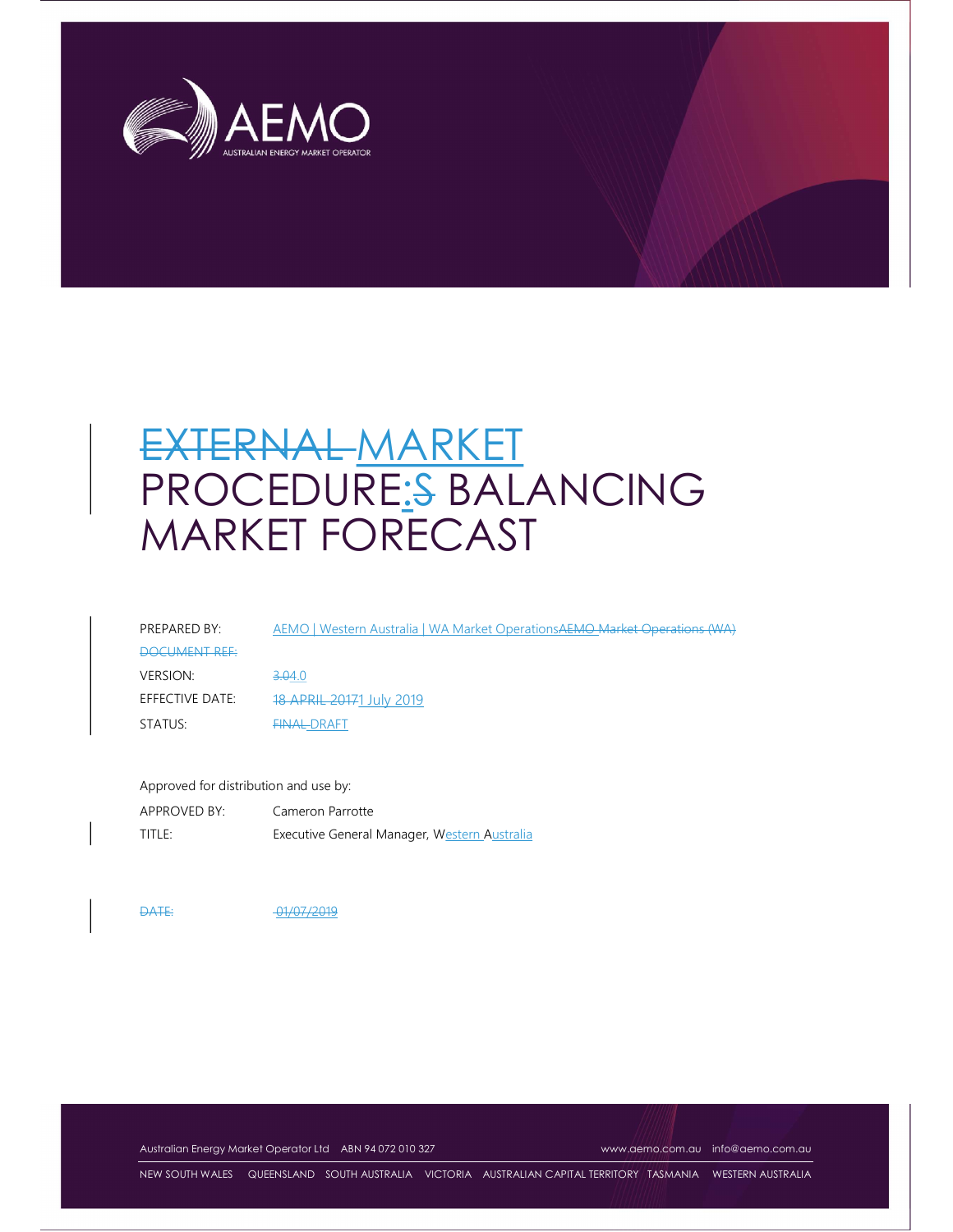

# VERSION RELEASE HISTORY

| Version | <b>Effective Date</b>                       | Summary of Changes                                                                                                                                                                                                                                                                                                                                                                                                                                                                                                                                                                                                                                                                                                                                                                                       |
|---------|---------------------------------------------|----------------------------------------------------------------------------------------------------------------------------------------------------------------------------------------------------------------------------------------------------------------------------------------------------------------------------------------------------------------------------------------------------------------------------------------------------------------------------------------------------------------------------------------------------------------------------------------------------------------------------------------------------------------------------------------------------------------------------------------------------------------------------------------------------------|
| 1.0     | <b>Balancing Market</b><br>Commencement Day | Market Procedure for Balancing Market Forecasts                                                                                                                                                                                                                                                                                                                                                                                                                                                                                                                                                                                                                                                                                                                                                          |
| 2.0     | 30 November 2015                            | Changes resulting from transfer of functions from the IMO to AEMO                                                                                                                                                                                                                                                                                                                                                                                                                                                                                                                                                                                                                                                                                                                                        |
| 3.0     | 18 April 2017                               | Changes resulting from the transfer of System Management functions to AEMO                                                                                                                                                                                                                                                                                                                                                                                                                                                                                                                                                                                                                                                                                                                               |
| 4.0     | 1 July 2019                                 | Amendments to Market Procedure resulting from AEPC 2019 06 relating to:<br>Rule Change Proposal RC 2014 06 Removal of Resource Plans and Dispatchable<br>Loads.<br>Amendments to the Procedure under section 2.6 to include AEMO's obligations<br>with determining Forecast spare capacity. Changes to the Chapter 11 definition<br>of Balancing Forecast, resulting from the Wholesale Electricity Market Rules<br><i>Amending Rules 2016</i> made by the Minister under regulation 7(4) of the<br>Electricity Industry (Wholesale Electricity Market) Regulations 2004 regarding the<br>provision of spare capacity for a trading interval<br>Transfer to new AEMO Procedure template, formatting amendments and minor<br>administrative changes to align to WEM Rule clauses referencing and wording. |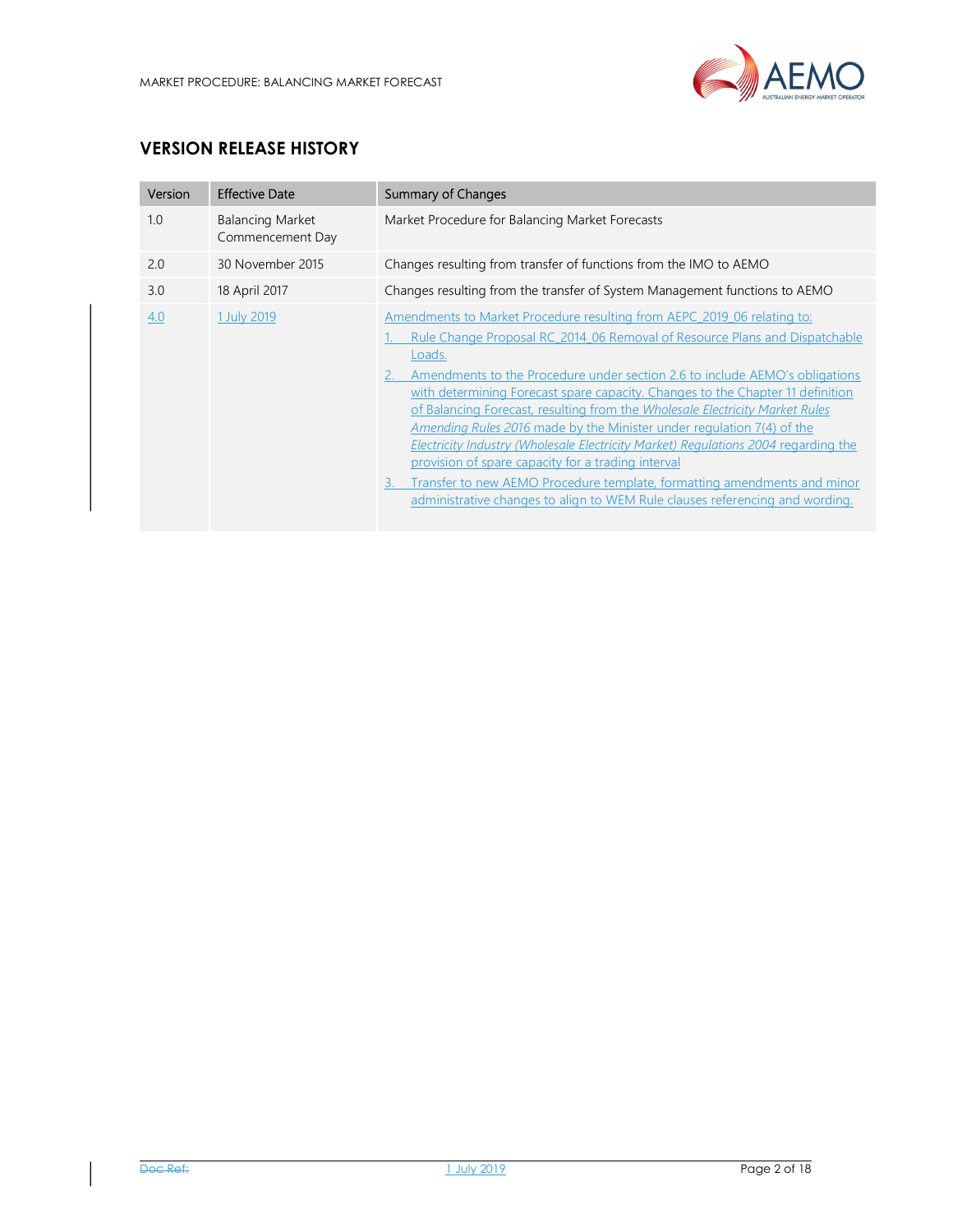

#### **CONTENTS**

|            | <b>INTRODUCTION</b>                                                                                                                                                                                                                                       | 6               |
|------------|-----------------------------------------------------------------------------------------------------------------------------------------------------------------------------------------------------------------------------------------------------------|-----------------|
|            | Purpose and scope<br><u> 1980 - Johann Barbara, martxa alemaniar amerikan personal (h. 1980).</u>                                                                                                                                                         | 6               |
| 1.2        | Definitions and interpretation and the state of the state of the state of the state of the state of the state of the state of the state of the state of the state of the state of the state of the state of the state of the s                            | 7               |
| 1.3        | Related documents and the contract of the contract of the contract of the contract of the contract of the contract of the contract of the contract of the contract of the contract of the contract of the contract of the cont                            | 8               |
|            | <b>FORECAST BMO</b>                                                                                                                                                                                                                                       | 8               |
| 2.1        | Background                                                                                                                                                                                                                                                | 9               |
| 2.2        | Preparation of the Forecast BMO                                                                                                                                                                                                                           | 10              |
| 2.3        | Publication of Forecast BMO to Market Participants                                                                                                                                                                                                        | 13              |
| з          | <b>BALANCING FORECAST</b>                                                                                                                                                                                                                                 | 13              |
| 3.1        | Background                                                                                                                                                                                                                                                | 14              |
| 3.2        | Forecast Relevant Dispatch Quantities                                                                                                                                                                                                                     | 14              |
| 3.3        | <b>Forecast Non-Scheduled Generation Quantities</b>                                                                                                                                                                                                       | 14              |
| 3.4        | Preparation of Forecast Balancing Prices and Quantities<br><u> 1980 - Johann Barn, mars ann an t-Amhain an t-Amhain an t-Amhain an t-Amhain an t-Amhain an t-Amhain an t-A</u>                                                                            | 14              |
| 3.5        | Forecast spare capacity                                                                                                                                                                                                                                   | 15              |
| <u>3.6</u> | Publication of Balancing Forecast information to Market Participants                                                                                                                                                                                      | 16              |
| 3.7        | Unavailable information                                                                                                                                                                                                                                   | 17              |
|            | <b>TIE BREAK PROCESS</b><br>the control of the control of the control of the control of the control of the control of the control of the control of the control of the control of the control of the control of the control of the control of the control | 18              |
| 4.1        | Background                                                                                                                                                                                                                                                | 18              |
| 4.2        | Process                                                                                                                                                                                                                                                   | 18              |
|            | <u> 1989 - Johann Barn, mars ann an t-Amhain Aonaichte ann an t-Aonaichte ann an t-Aonaichte ann an t-Aonaichte a</u><br><b>INTRODUCTION</b>                                                                                                              | 5               |
|            | Purpose and scope and scope and contact the contract of the contact of the contact of the contact of the contact of the contact of the contact of the contact of the contact of the contact of the contact of the contact of t                            | 도               |
|            | Definitions and interpretation                                                                                                                                                                                                                            |                 |
|            | and the control of the control of the control of the control of the control of the control of the control of the<br>Related documents                                                                                                                     |                 |
|            | <b>FORECAST BMO</b>                                                                                                                                                                                                                                       |                 |
|            | a sa mga bangay na mga bangay na mga bangay ng mga bangay ng mga bangay ng mga bangay ng mga bangay ng mga ban<br><b>Background</b>                                                                                                                       | ユ               |
|            | Preparation of the Forecast BMO                                                                                                                                                                                                                           | 8               |
|            | <b>Forecast Non-Scheduled Generation Quantities</b>                                                                                                                                                                                                       | <u>٩</u>        |
|            | <b>Forecast Relevant Dispatch Quantities</b>                                                                                                                                                                                                              | 9               |
|            | Preparation of Forecast Balancing Prices and Quantities                                                                                                                                                                                                   | ؋               |
| <u>2.6</u> | <b>Forecast spare capacity</b>                                                                                                                                                                                                                            | $\overline{40}$ |
|            | <b>Publication of Balancing Forecast Information to Market Participants</b>                                                                                                                                                                               | $+11$           |
| $2.8 -$    | Random number assignment                                                                                                                                                                                                                                  | -11             |
| 2.9.       | Unavailable information                                                                                                                                                                                                                                   | 44              |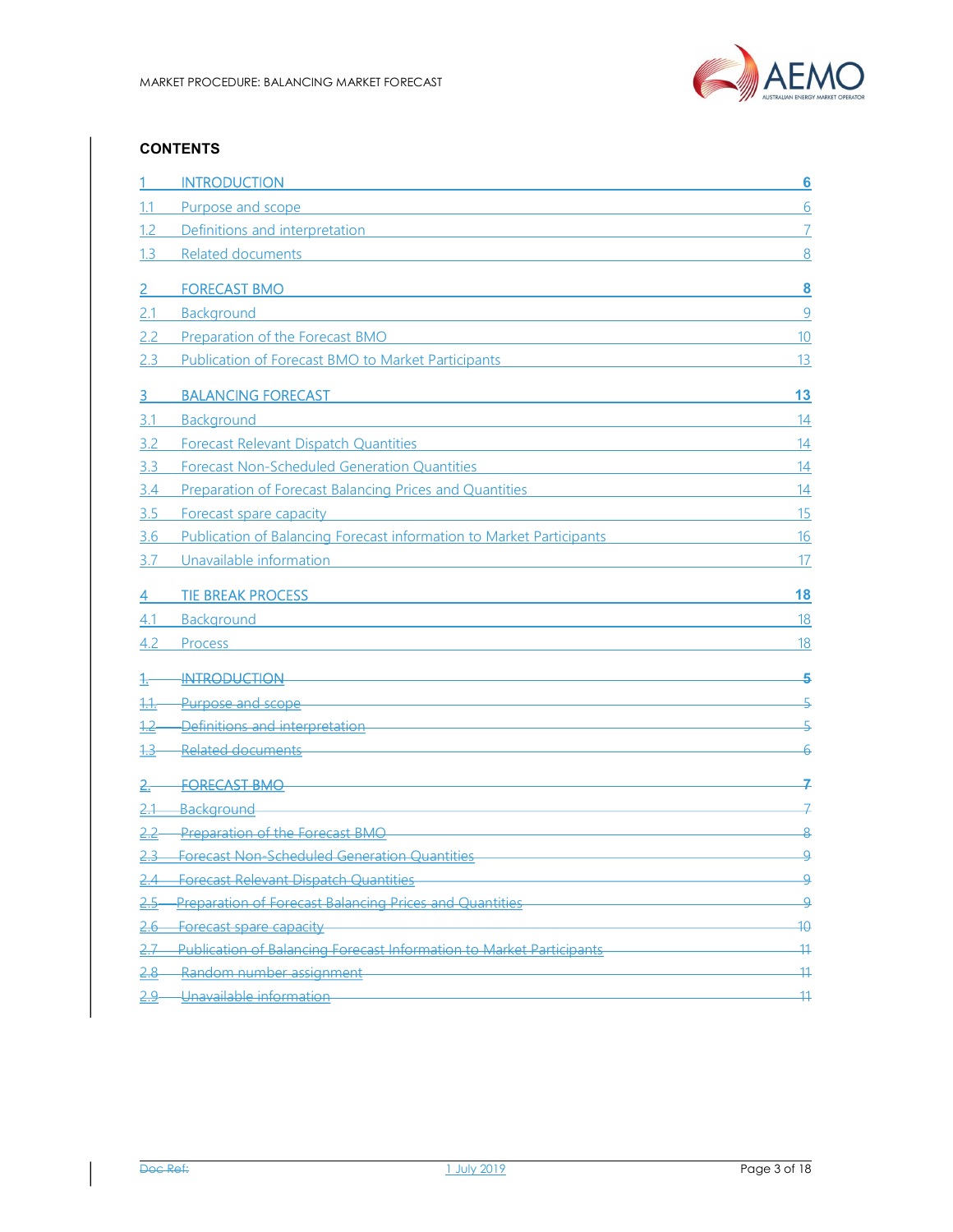

## 1 PROCEDURE OVERVIEW

#### 1.1 Relationship with the Market Rules

- 1.1.1 This Balancing Market Forecast Procedure (Procedure) should be read in conjunction with sections 7A.3.15 to 7A.3.21 of the Wholesale Electricity Market (WEM) Rules (Market Rules).
- 1.1.2 Reference to particular Market Rules within the Procedure in bold and square brackets [Clause XX] are current as of 10 December 2016. These references are included for convenience only, and are not part of this Procedure.

#### 1.2 Purpose of this Procedure

- 1.2.1 This Procedure sets out the processes the Australian Energy Market Operator (AEMO) must follow in:
	- (a) Preparing the Forecast Balancing Merit Order (BMO) in accordance with clause 7A.3.16;
	- (b) Assigning priority to Facilities in the case where there is a tie in the Forecast BMO; and
	- (c) Preparing and publishing the Balancing Forecast in accordance with clauses 7A.3.19 to 7A.3.21 including the Balancing Quantities expected to be provided by each Market Participant [Clause 7A.3.17(a)].

#### 1.3 Application of this Procedure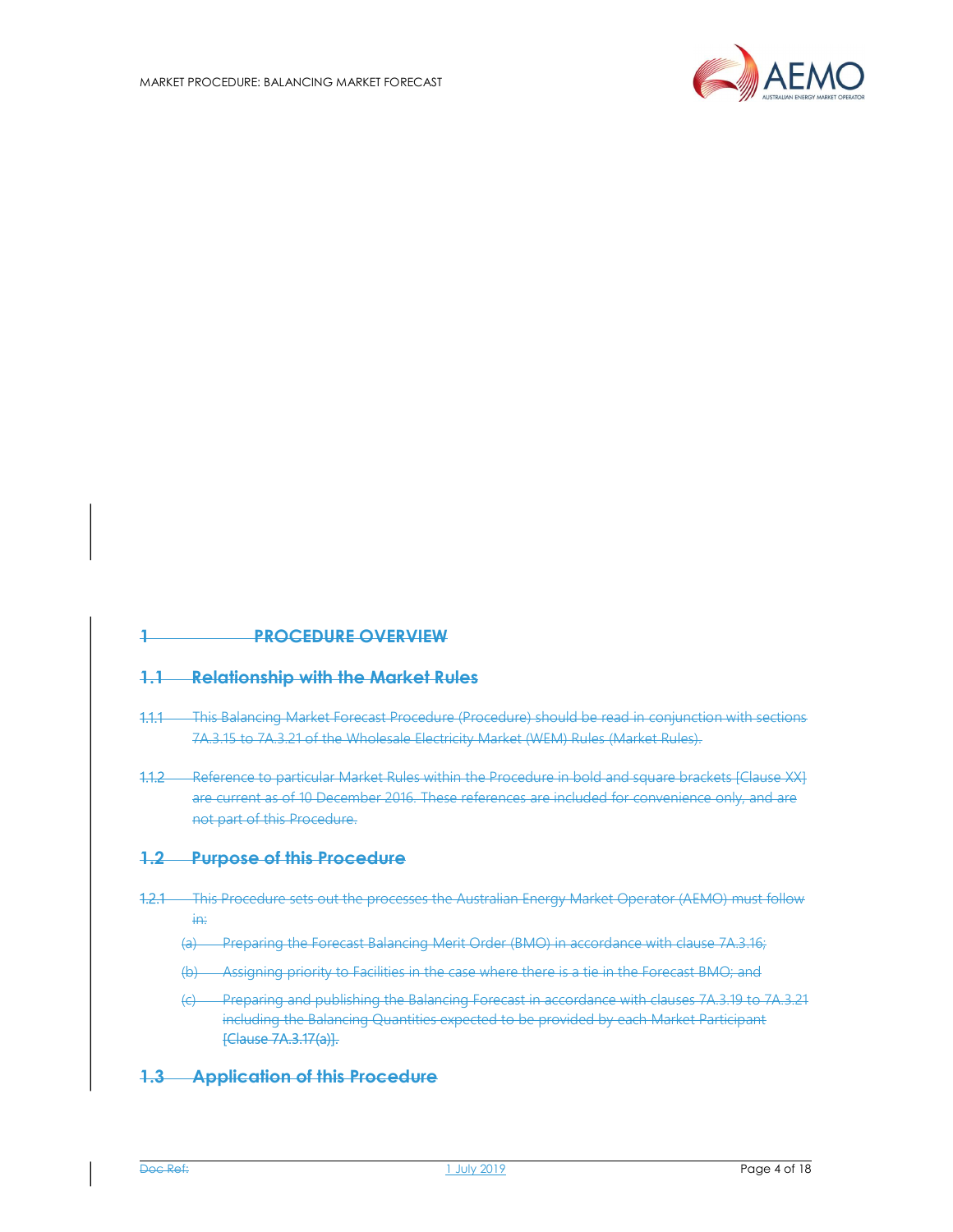

- 1.3.1 This Procedure applies to AEMO in relation to the processes it must follow in preparing and publishing the Forecast BMO, the Balancing Forecast and the Balancing Quantities expected to be provided by each Market Participant.
- 1.3.2 In this Procedure where obligations are conferred on a Rule Participant, as outlined in step 1.3.1, that Rule Participant must comply with the relevant obligations in accordance with clauses 2.9.6, 2.9.7, 2.9.7A, 2.9.7B, 2.9.7C and 2.9.8, as applicable.

Note that prior to the Balancing Market Commencement Day, AEMO will have regard to the specific transition provisions for the new Balancing and Load Following markets, outlined in clause 1.10 of the Market Rules, with respect the processes outlined in this Procedure, as applicable.

#### 1.4 Associated Market Procedures

1.4.1 The following AEMO Market Procedures are associated with this Procedure: (a) IMS Interface Market Procedure.

#### 1.5 Conventions Used

1.5.1 **In this Procedure the conventions specified in clauses** 1.3 – 1.5 of the Market Rules apply.

#### 1.6 Terminologies and Definitions

1.6.1 A word or phrase defined in the Market Rules, the Electricity Industry Act or the Regulations has the same meaning when used in this Procedure. In addition the following defined terms have the meaning given.

| <b>Term</b>        | <b>Definition</b>                                                 |
|--------------------|-------------------------------------------------------------------|
| Market Participant | The Market Systems maintained by AEMO for the purpose of enabling |
| Interface          | interactions between Market Participants and AEMO systems         |

#### 1.6.2 For clarity throughout this Procedure the:

(a) Forecast BMO refers to the BMO for future Trading Intervals in the Balancing Horizon; and

(b) BMO refers to the last Forecast BMO generated for a Trading Interval before the Trading Interval commences, using the most recent valid Balancing Submissions available.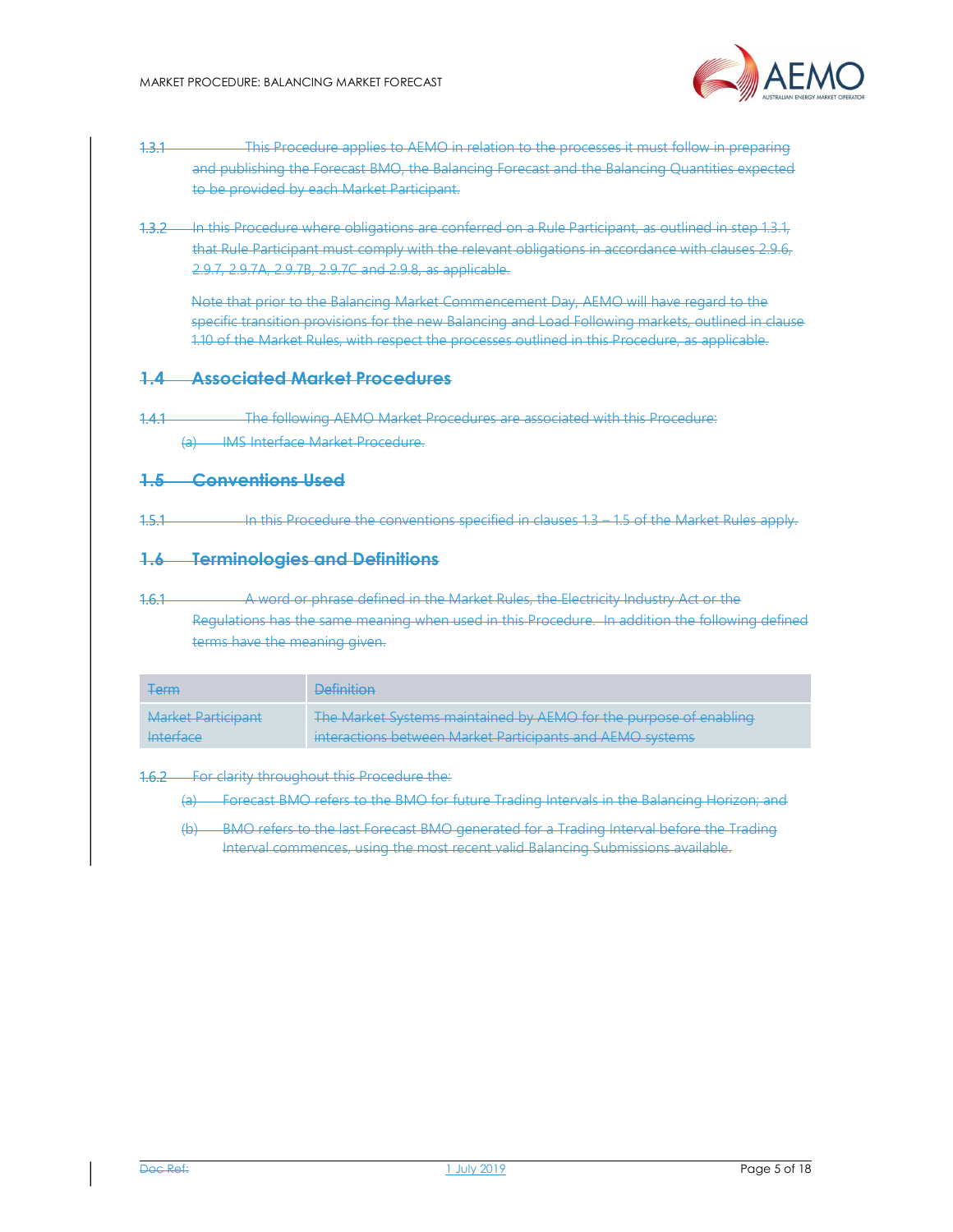

# 1 INTRODUCTION

# 1.1 Purpose and scope

- 1.1.1 This is the Balancing Market Forecast Procedure made under clauses 7A.3.3 and 7A.3.4 of the Wholesale Electricity Market Rules (WEM Rules).
- 1.1.2 This Procedure applies to AEMO in relation to the processes it must follow in preparing and publishing the Forecast BMO, the Balancing Forecast and the Balancing Quantities expected to be provided by each Market Participant.
- 1.1.3 This Procedure has effect only for the purposes set out in the WEM Rules and the WEM Rules prevail over these Procedures to the extent of any inconsistency.
	- In this Procedure where obligations are conferred on a Rule Participant, as outlined in step 1.3.1 of this Procedure, that Rule Participant must comply with the relevant obligations in accordance with clauses 2.9.6, 2.9.7, 2.9.7A, 2.9.7B, 2.9.7C and 2.9.8, as applicable.

Note that prior to the Balancing Market Commencement Day, AEMO will have regard to the specific transition provisions for the new Balancing and Load Following markets, outlined in clause 1.10 of the Market Rules, with respect the processes outlined in this Procedure, as applicable.

- 1.1.4 1.1.4 The purpose of this Procedure is to describe the processes AEMO must follow [cClause] 7A.3.3] when:
	- (a) (a) determining Forecast BMOs and providing them to System Management;
	- (b)  $\left( \theta \right)$  preparing and publishing Balancing Forecasts; and
	- $\overline{c}$  (c)  $\overline{c}$  (c)  $\overline{c}$  assigning priority to Facilities in the case where there is a tie in a Forecast BMO or Forecast LFAS Merit Order.
- 1.1.5 AEMO must develop the Balancing Forecast Market Procedure in accordance with the following principles {clause 7A.3.4]:
	- (a) to the extent reasonably practicable, Balancing Forecasts must use the latest information available to AEMO; and
	- (b) Balancing Forecasts must provide Market Participants with information upon which to make an assessment regarding their Balancing Submissions and whether to update a Balancing Submission.
- 1.1.6 In this Procedure where obligations are conferred on a Rule Participant, that Rule Participant must comply with the relevant obligations in accordance with clauses 2.9.6, 2.9.7, 2.9.7A, 2.9.7B, 2.9.7C and 2.9.8 of the WEM Rules, as applicable.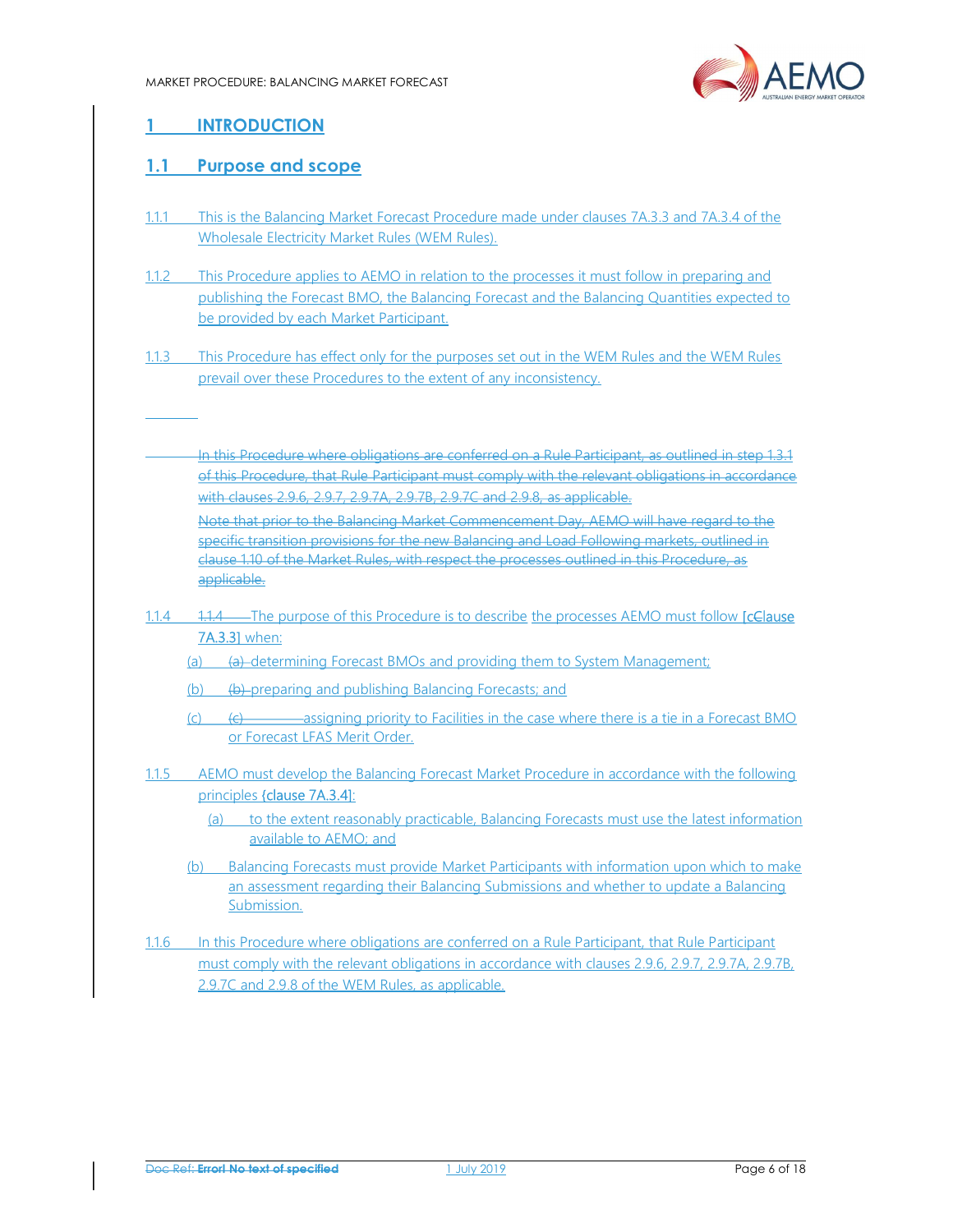#### MARKET PROCEDURE: BALANCING MARKET FORECAST



- 1.1.7 Reference to particular WEM Rules within the Procedure in bold and square brackets [clause XX] are included for convenience only, and are not part of this Procedure.
- 1.1.8 1.1.5 All interactions between AEMO and Market Participants referred to in this Procedure will be conducted through the Wholesale Electricity Market Systems (WEMS).

# 1.2 Definitions and interpretation

#### 1.2.1 Glossary

Terms defined in the WEM Rules have the same meanings in this Procedures unless otherwise specified in this clause.

The words, phrases and abbreviations in the table below have the meanings set out opposite them in the table when used in this Procedures.

| Term                                   | Definition                                                                                                                                                                                                                                                                                                                                                                                                                                                                                                                                                                                                                                                                                                                                       |
|----------------------------------------|--------------------------------------------------------------------------------------------------------------------------------------------------------------------------------------------------------------------------------------------------------------------------------------------------------------------------------------------------------------------------------------------------------------------------------------------------------------------------------------------------------------------------------------------------------------------------------------------------------------------------------------------------------------------------------------------------------------------------------------------------|
| Market Participant<br><b>Interface</b> | The Market Systems maintained by AEMO for the purpose of enabling interactions<br>between Market Participants and AEMO systems                                                                                                                                                                                                                                                                                                                                                                                                                                                                                                                                                                                                                   |
| <b>BMO</b>                             | See Balancing Merit Order.                                                                                                                                                                                                                                                                                                                                                                                                                                                                                                                                                                                                                                                                                                                       |
| <b>Balancing Merit Order</b><br>(BMO)  | Balancing Merit Order: Means, for a Trading Interval, the ordered list of Balancing<br>Facilities, and associated quantities, used by System Management for issuing<br>Dispatch Instructions for the Trading Interval, determined as:<br>(a) the last Forecast BMO for the Trading Interval received by System<br>a.<br>Management under clause 7A.3.1(b) of the WEM Rules; or<br>(b)-if no Forecast BMO is received, the Balancing Merit Order that was used<br>b.<br>by System Management for issuing Dispatch Instructions for the same<br>Trading Interval on the most recent Business Day if the Trading Interval<br>occurs on a Business Day, or the most recent non-Business Day if the<br>Trading Interval occurs on a non-Business Day. |
| <b>Forecast BMO</b>                    | Means the ordered list of Balancing Facilities, and associated quantities, determined<br>by AEMO under clause 7A.3.1(a) of the WEM Rules.                                                                                                                                                                                                                                                                                                                                                                                                                                                                                                                                                                                                        |
| <b>Market Participant</b><br>Interface | An application within the WEMS which provides a user interface, and B2B interfaces,<br>for Market Participants to participate in the WEM. This application includes<br>functionality that enables:<br>mMaintenance of Market Participant and Facility registration data;<br>$\bullet$<br>• sSubmissions into the WEM markets systems;<br>uUser management; and<br>$\bullet$<br>-mMarket data reports;<br>• Access to settlement and prudential information.                                                                                                                                                                                                                                                                                      |
| <b>WEMS</b>                            | The mMarket Ssystems maintained by AEMO for the purpose of enabling<br>interactions between Market Participants and AEMO.                                                                                                                                                                                                                                                                                                                                                                                                                                                                                                                                                                                                                        |
|                                        |                                                                                                                                                                                                                                                                                                                                                                                                                                                                                                                                                                                                                                                                                                                                                  |

**Interpretation**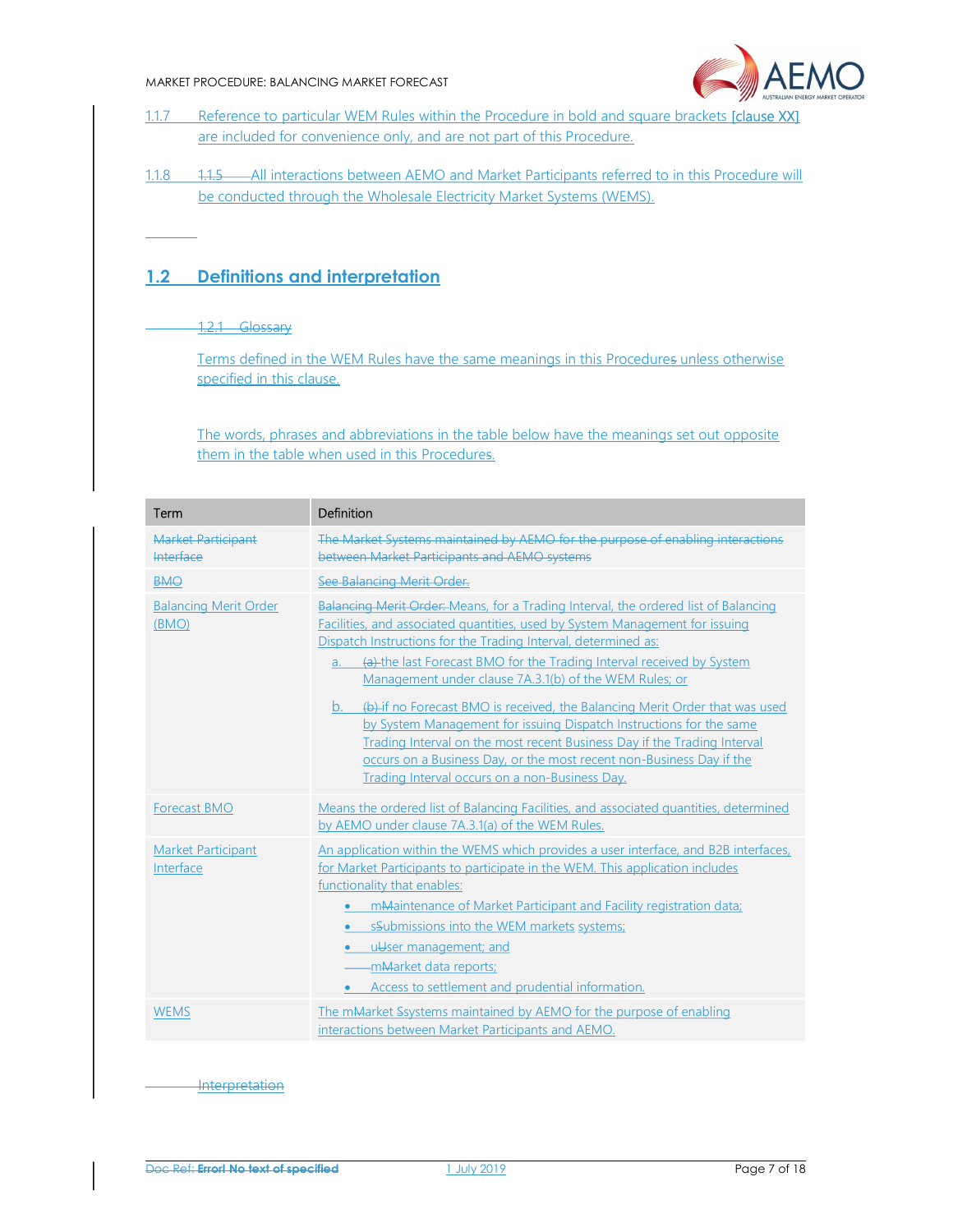

| 1.2.1 | The following principles of interpretation apply to this Procedure unless otherwise expressly |
|-------|-----------------------------------------------------------------------------------------------|
|       | indicated:                                                                                    |

(a) references to time are references to Australian Western Standard Time.

- (a)(b) terms that are capitalised, but not defined in this Procedure, have the meaning given in the WEM Rules;
- (c) to the extent that this Procedure is inconsistent with the WEM Rules, the WEM Rules prevail to the extent of the inconsistency;
- (b)(d) a reference to the WEM Rules or Market Procedures includes any associated forms required or contemplated by the WEM Rules or Market Procedures; and

 $E(E)(e)$  words expressed in the singular include the plural and vice versa.

In this Procedure the conventions specified in clausessections 1.3 to – 1.5 of the Market WEM Rules apply.

1.2.2

## 1.3 Related documents

The following Market Procedures (available on the Market Web -Site<sup>1</sup>) provides background information to this Procedure:

| ference | Title                                                                         |
|---------|-------------------------------------------------------------------------------|
|         | Market Procedure: IMS Interface Market Procedure - Network Operators and AEMO |
|         | Notices and Communications                                                    |
|         | Power System Operation Procedure: Dispatch                                    |

2 FORECAST BMO

-

<sup>&</sup>lt;sup>1</sup> Available at http://aemo.com.au/Electricity/Wholesale-Electricity-Market-WEM/Procedures.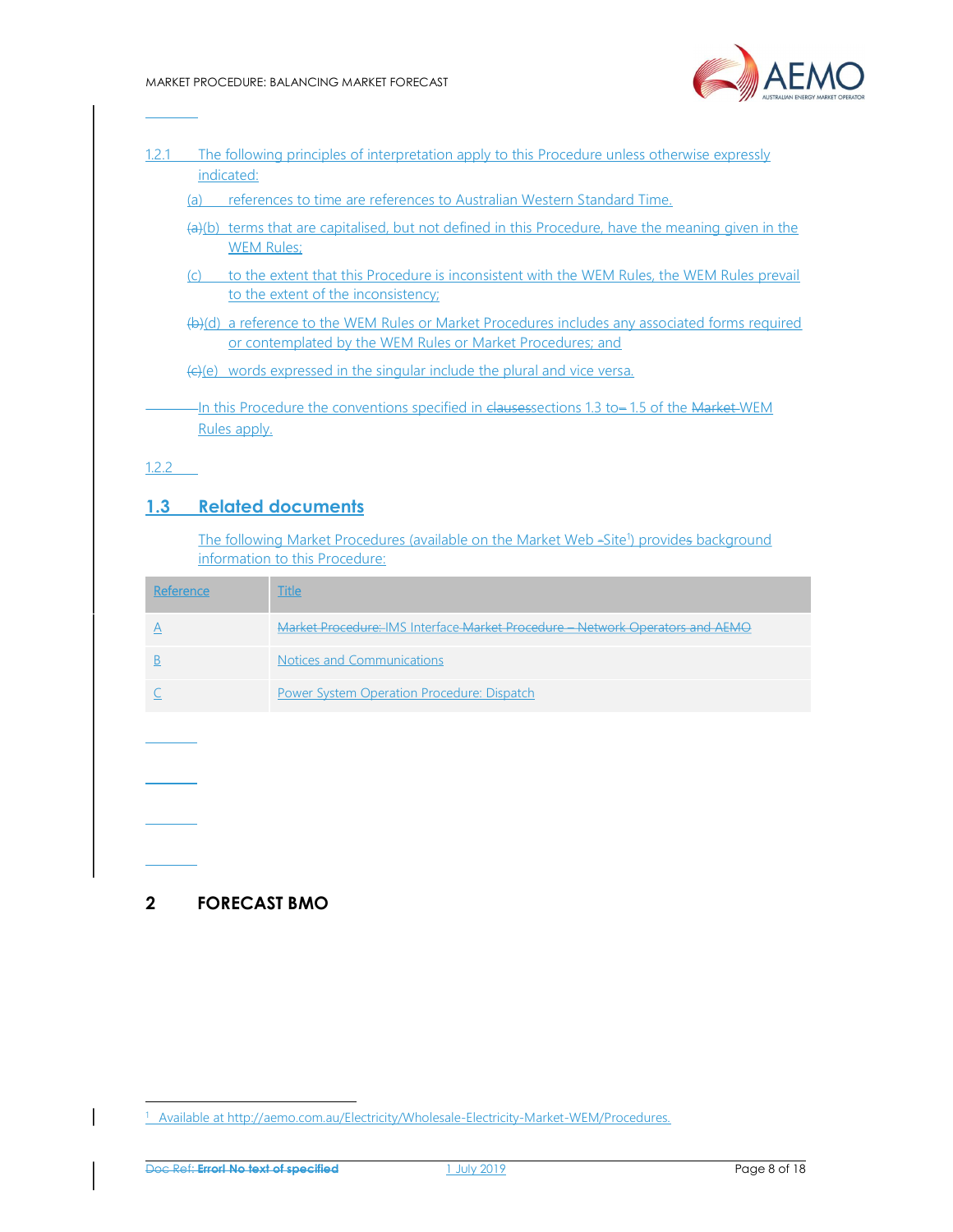

2.1 Background

2.1

| (a)            | Horizon [cClause 7A.3.1]:<br>determine the Forecast BMO in accordance with clause 7A.3.2 of the WEM Rules using the<br>most recent, valid Balancing Submissions available to it;<br>(b) provide System Management with the Forecast BMO determined under clause 7A.3.1(a) of<br>the WEM Rules; and |
|----------------|----------------------------------------------------------------------------------------------------------------------------------------------------------------------------------------------------------------------------------------------------------------------------------------------------|
|                | provide each Market Participant with the EOI Quantities expected to be provided by each of                                                                                                                                                                                                         |
|                |                                                                                                                                                                                                                                                                                                    |
|                |                                                                                                                                                                                                                                                                                                    |
|                | that Market Participant's Balancing Facilities in the Forecast BMO determined under clause<br>7A.3.1(a) of the WEM Rules; and                                                                                                                                                                      |
| (c)            | If AEMO has sufficient information available to it, determine the Balancing Forecast and<br>publish it on the Market Web-Site.                                                                                                                                                                     |
| <del>(a)</del> | determine a Forecast BMO for each future Trading Interval in the Balancing Horizon [Clause<br>7A.3.16];                                                                                                                                                                                            |
|                | (b) determine the Balancing Quantities expected to be provided by each Market Participant for<br>each future Trading Interval in the Balancing Horizon whenever it prepares a Forecast BMO<br>[Clause 7A.3.17];                                                                                    |
|                | (c) determine the Balancing Forecast for each Trading Interval in the Balancing Horizon, where<br>sufficient information has been made available [Clause 7A.3.19];                                                                                                                                 |
|                | (d) update the Balancing Forecast using, to the extent practicable, the latest information<br>available to AEMO [Clause 7A.3.20(a)];                                                                                                                                                               |
|                | (e) by the end of every half hour, publish on the Market Website a Balancing Forecast for each<br>future Trading Interval in the Balancing Horizon [Clause 7A.3.21(b)]; and                                                                                                                        |
|                | (f) as soon as practicable, publish any aggregate forecast output of Non-Scheduled Generators<br>which is determined by AEMO (in its capacity as System Management) [Clause 7A.3.21(c)].                                                                                                           |

(a) AEMO to develop and assess the implications, including system security and system constraints, of likely generation dispatch schedules in future Trading Intervals of the Balancing Horizon;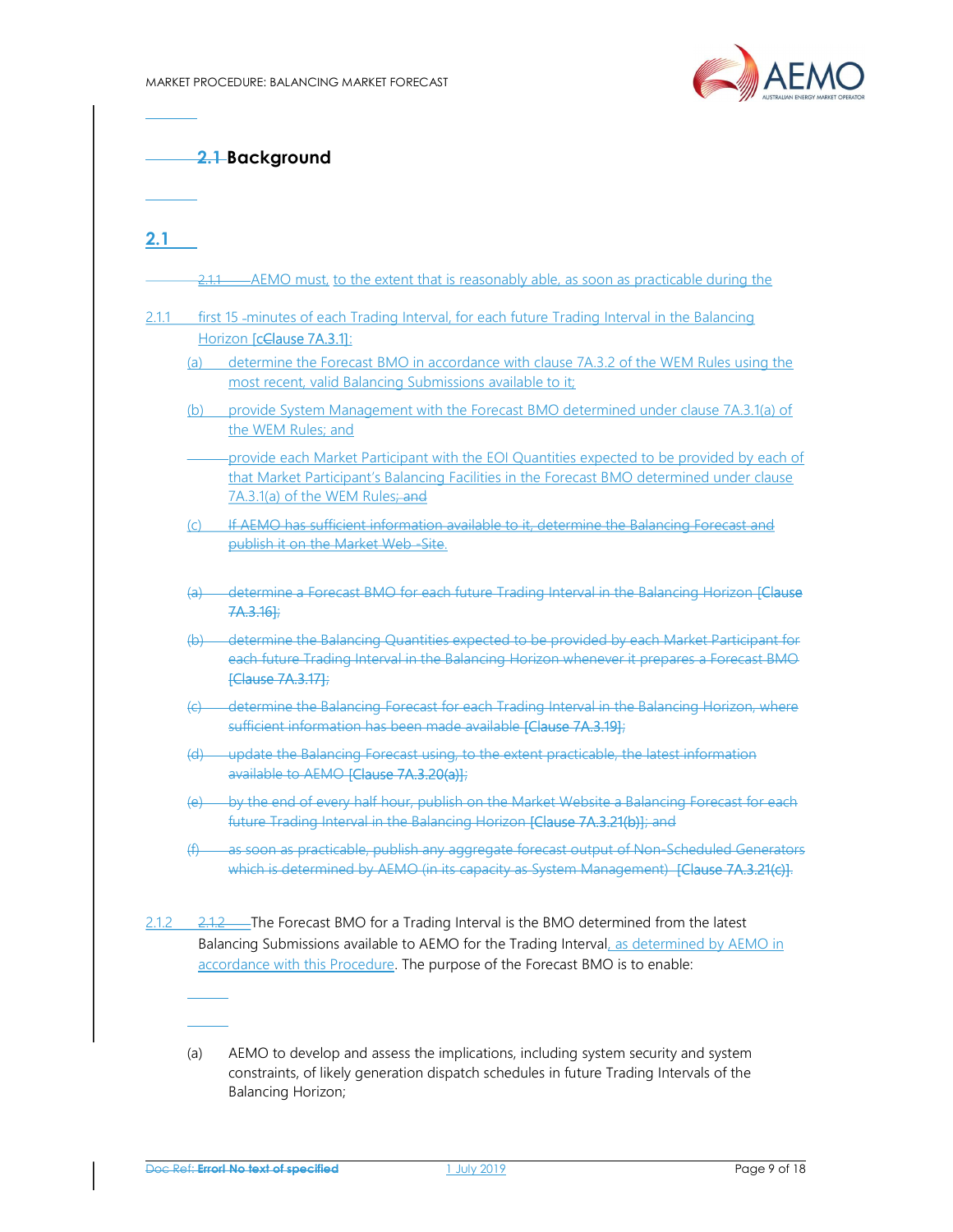MARKET PROCEDURE: BALANCING MARKET FORECAST



- (b) Market Participants, in preparing their Balancing Submissions, to take account of the BalancingQquantities expected to be dispatched in future Trading Intervals of the Balancing Horizon<sub>-</sub>(including to meet their obligations in accordance with clauses 7A.2.8(a) and 7A.2.9(a)(i)) of the WEM Rules;
- (c) Market Participants, in preparing their Balancing Submissions, to take account of aggregated Balancing Price-Quantity supply curves for future Trading Intervals of the Balancing Horizon, (including to meet their obligations in accordance with clauses 7A.2.8(a) and 7A.2.9(a)(i)) of the WEM Rules;
	- AEMO, for a Trading Interval for which the BMO is not available, to determine the appropriate levels of dispatch for Balancing Facilities [Clause 7.6.2B] AEMO, for a Trading Interval for which the BMO is not available, to determine the appropriate levels of dispatch for Balancing Facilities from the latest available Forecast BMO generated in accordance with clause 7A.3.1(a) of the WEM Rules.; and

(d)

- (e) (e) AEMO, for a Trading interval for which the Balancing Price Pricing BMO and the BMO are  $\equiv$  not available, to determine the Balancing Price from the most recent Forecast BMO [cClause 7A.3.13] (b)].
- (a) Relevant Dispatch Quantity, in MW, at the end of the Trading Interval (as determined by AEMO (in its capacity as System Management) under clause 7A.3.15 of the WEM Rules);
- (b) aggregate EOI Quantityoutput, in MW, at the end of the Trading Interval, of all Non-Scheduled Generators which are Balancing Facilities; and
- **Balancing Price.**

The2.1.3 The Balancing Forecast includes forecasts, for each Trading Interval during the Balancing Horizon, of the

2.1.1 2.1.4 The purpose of the Balancing Forecast is to provide Market Generators with information upon which to make an assessment regarding the making or updating of a Balancing Submission in accordance with clauses 7A.2.8(a) and 7A.2.9(a)(i).

# 2.2 Preparation of the Forecast BMO

- 2.1.22.2.1 2.2.1 Each half hour, AsAas soon as practicable during the first 15 minutsminutes of each Trading Interval, AEMO must determine the Forecast BMO for each future Trading Interval in the Balancing Horizon by [cClause -7A.3.21]:
	- (a) converting the price in each Balancing Price-Quantity Pair for a Balancing Facility that is not in the Balancing Portfolio to a Loss Factor Adjusted Price, for all Balancing Facilities except the Balancing Portfolio-**[Clause 7A.3.2(a)]**;
	- (b) where AEMO (in its capacity as System Management) prepares a forecast End of Interval (EOI) Quantity in accordance with clause 7A.3.15 of the WEM Rules for a Non-Scheduled Generator that is the subject of a Facility Balancing Submission, altering the quantity in that Balancing Submission to the most recent forecast value determined by AEMO;
	- (c) creating a table of all of the quantities from Balancing Submissions in steps 2.2.1(a)(a) and  $2.2.1(b)(b)$  of this Procedure, with corresponding Loss Factor Adjusted Prices, and all of the quantities and corresponding prices from Balancing Portfolio Balancing Submissions;
	- (d) sorting the table of quantities and corresponding prices created in step- 2.2.1(c)( $\epsilon$ ) of this Procedure in order of lowest to highest price; [Clause 7A.3.2]; and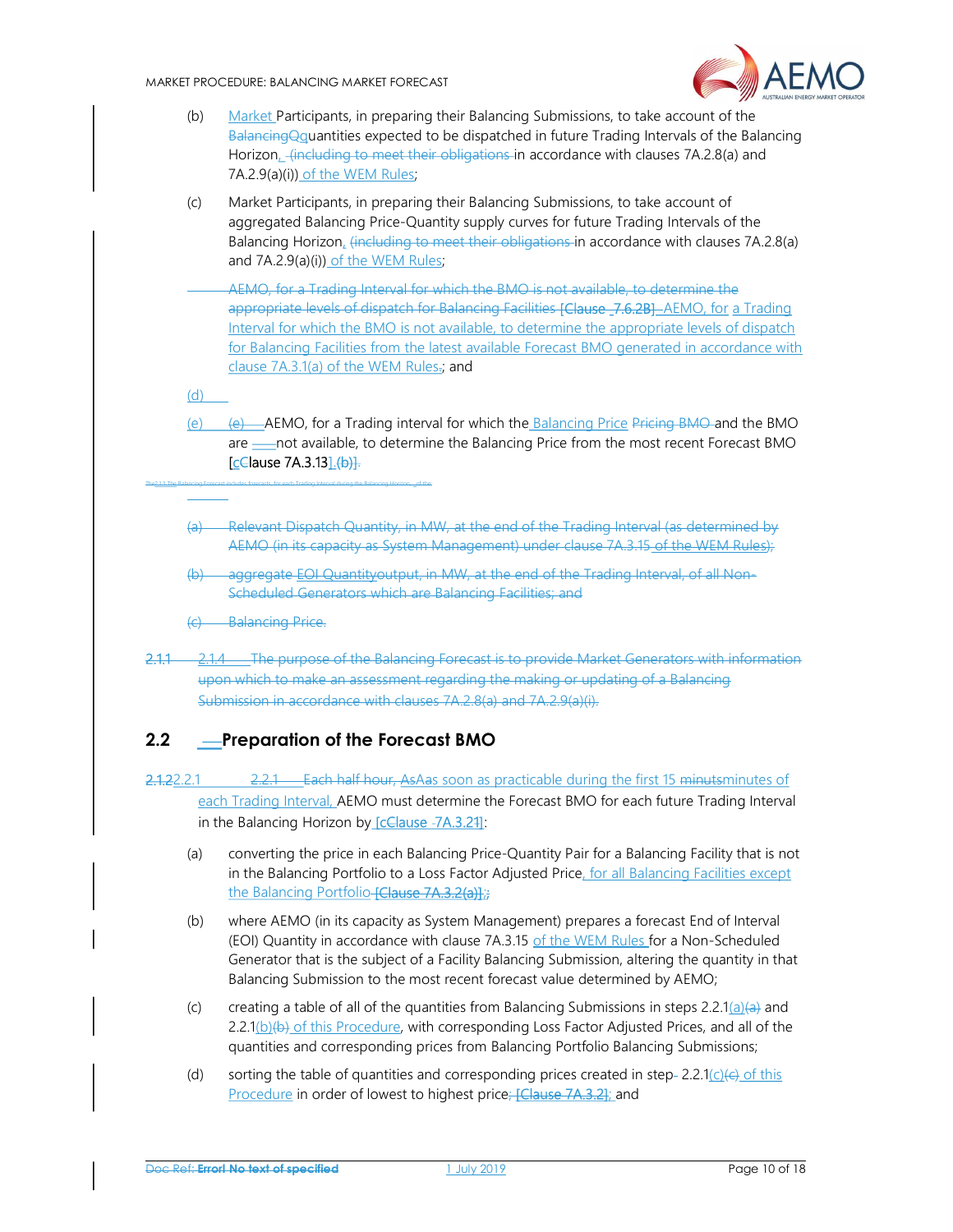#### MARKET PROCEDURE: BALANCING MARKET FORECAST



- $(e)$  where any Price-Quantity *Peairs in the table created in step 2.2.1(d)(d) of this Procedure* have an identical price, breaking the tie in accordance with clause 7A.3.23 of the WEM Rules as follows:
- (i) where that price equals either the Alternate Maximum STEM Price or the Maximum STEM Price, sorting the affected Price-Quantity pairs in the order shown in Figure 1 as if the Facility with the highest random number, as assigned in section 2.8.1 2.8.1 of this Procedure, had the highest price;
- (ii) where that price equals the Minimum STEM Price, sorting the affected Price-Quantity pairs in the following order shown in Figure 2 as if the Facility with the lowest random number, as assigned in section 2.8.1 2.8.1 of this Procedure, had the lowest price;
- (iii)(e) where that price does not equal the Minimum STEM Price, the Maximum STEM Price or the Alternate Maximum STEM Price, sorting the affected quantities in ascending order using the random number assigned to the Facility by AEMO in step 2.82.8 of this Procedure, as if the Facility with the lowest random number had the lowest price.section 4.2 of this Procedure.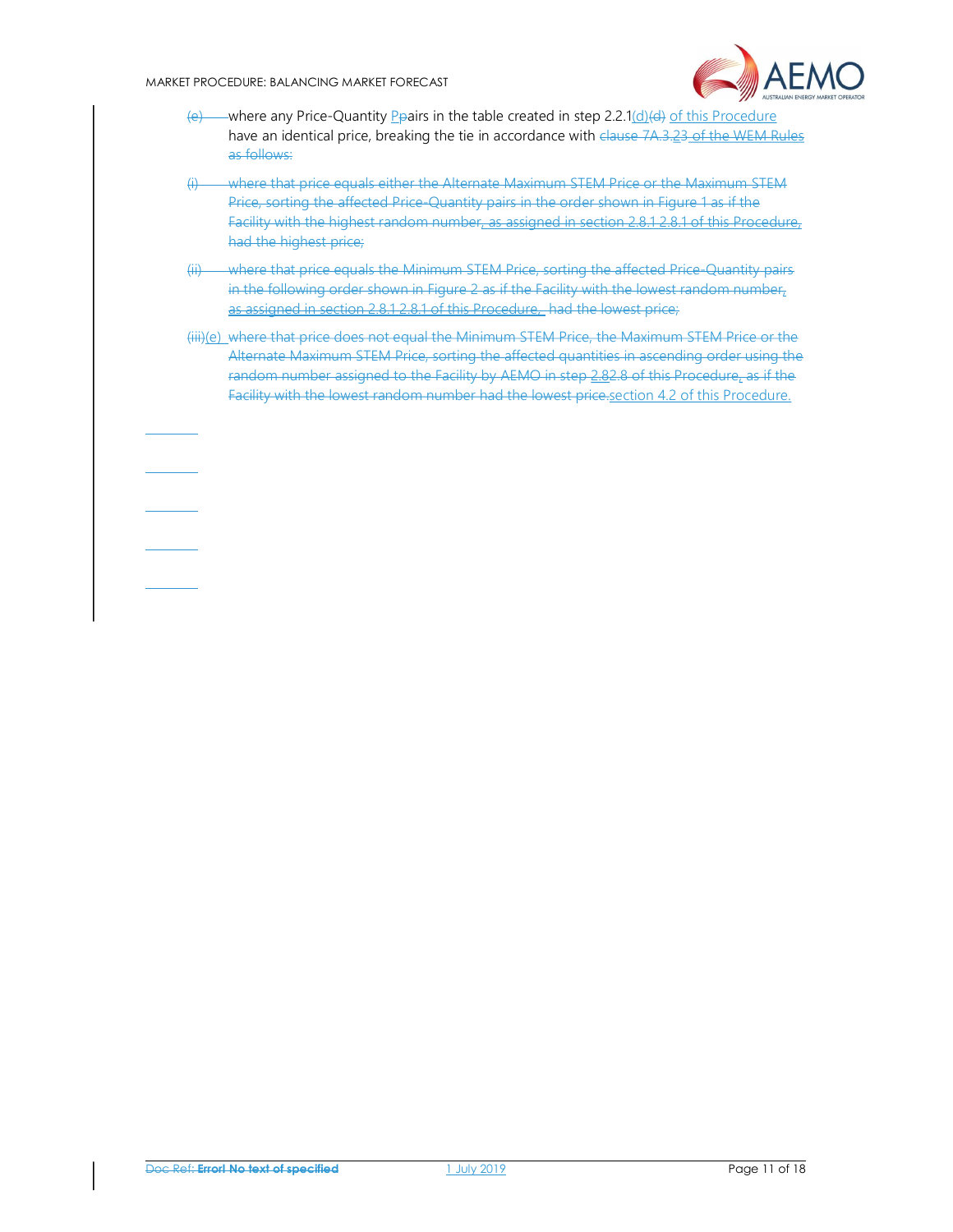

Figure 1 Ranking Quantities priced at the [Alternate] Maximum STEM Price2



-

<sup>&</sup>lt;sup>2</sup> Random numbers in this table are assigned as per section 2.8 of this Market Procedure.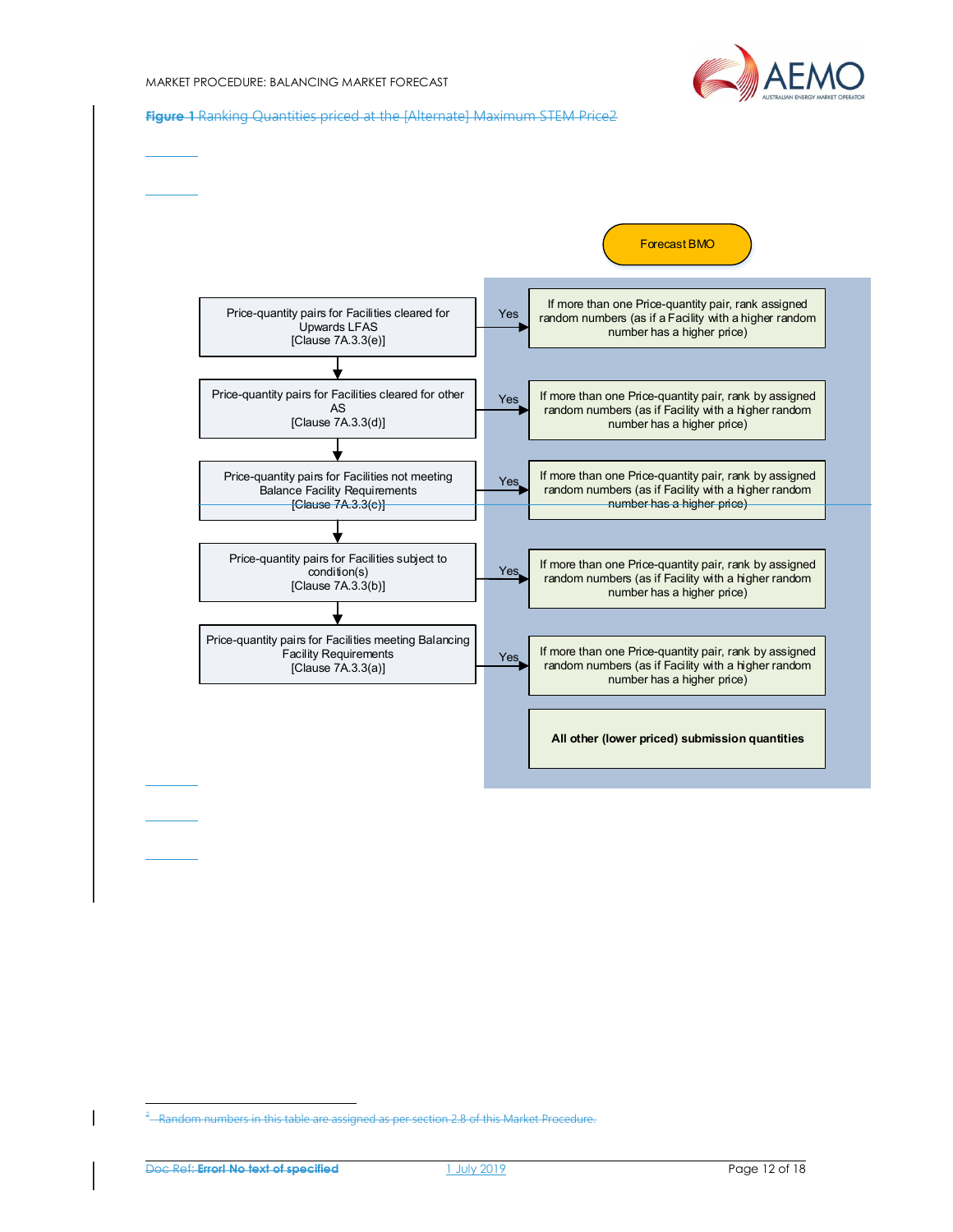

Figure 2 Ranking Quantities priced at the Minimum STEM Price3



2.1.32.2.2 In preparing the Forecast BMO, AEMO must to the extent practical reasonably practicable use the most recent valid Balancing Submissions available to it it [cClause 7A.3.21]. [Clause 7A.3.20(a)].

## 2.3 Publication of Forecast BMO to Market Participants

- 2.3.1 AEMO must publish the Forecast BMO prepared in section 2.2 of this Procedure in the form of anonymous Price-Quantity supply curves based on information in the WEMS for each future Trading Interval in the Balancing Horizon.
- 2.3.2 AEMO must, to the extent it is reasonably possible, within the Trading Interval publish the information outlined in section 2.3.1 of this Procedure by the end of every half hour for each future Trading Interval in the Balancing Horizon.

# 3 BALANCING FORECAST

-

 $3$ —Random numbers in this table are assigned as per section 2.8 of this Market Procedure.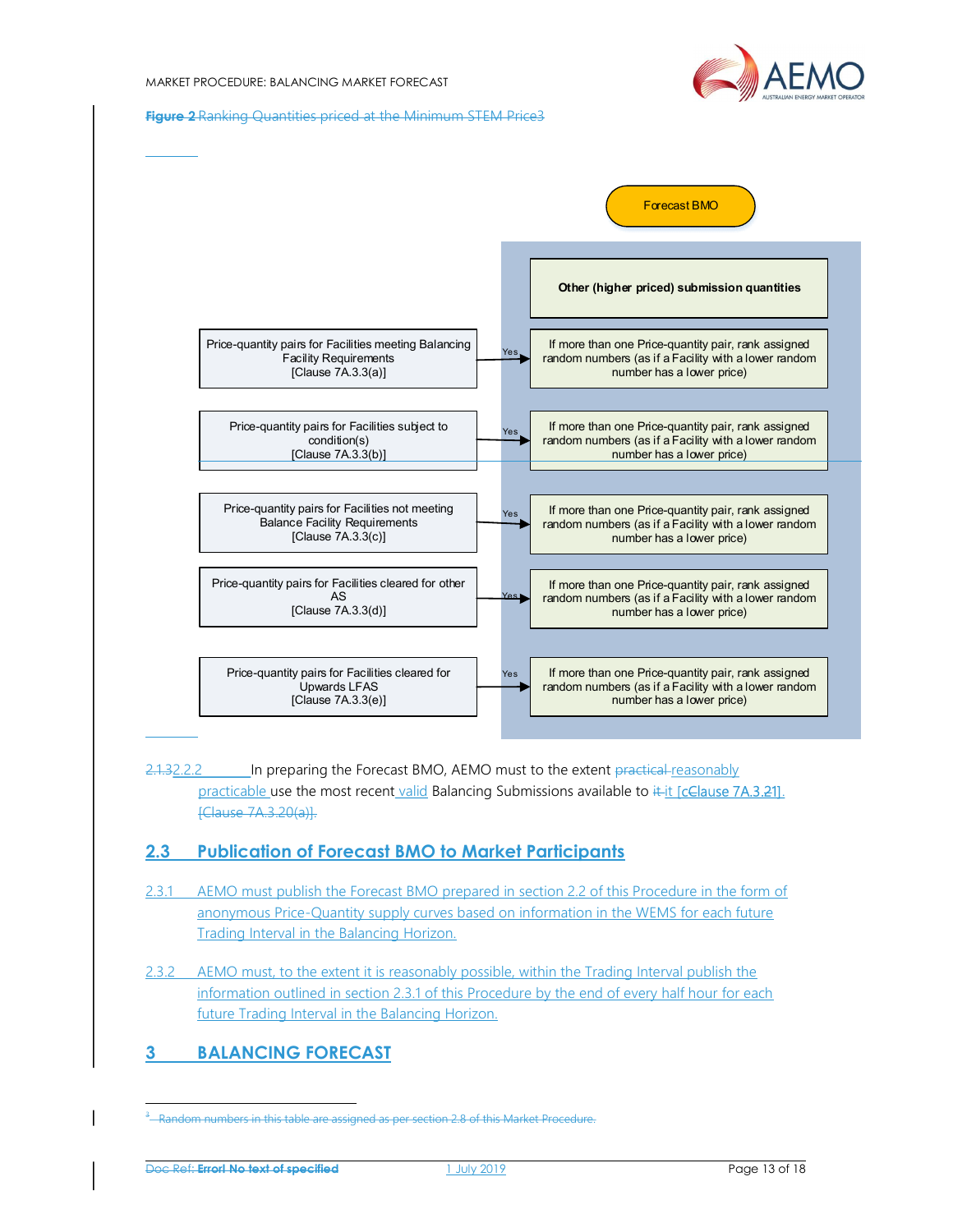

## 3.1 Background

- 3.1.1 AEMO is required to determine and publish the Balancing Forecast for each Trading Interval in the Balancing Horizon [clause 7A.3.4], using, to the extent practicable, the latest information available to AEMO [clause 7A.3.4(a)].
- 3.1.2 The Balancing Forecast includes forecasts, for each Trading Interval during the Balancing Horizon, of the:
	- (a) Relevant Dispatch Quantity, in MW, at the end of the Trading Interval as determined by AEMO in its capacity as System Management under clause 7A.3.15 of the WEM Rules;
	- (b) aggregate EOI Quantity, in MW, at the end of the Trading Interval, of all Non-Scheduled Generators which are Balancing Facilities under clause 7.2.2(a) of the WEM Rules;
	- (c) Balancing Price; and
	- (d) spare capacity for the Trading Interval.
- 3.1.3 The purpose of the Balancing Forecast is to provide Market Generators with information upon which to make an assessment regarding the making or updating of a Balancing Submission [clauses 7A.2.8(a) and 7A.2.9(a)(i)].

# 3.2 Forecast Relevant Dispatch Quantities

3.2.1 AEMO (in its capacity as System Management) will prepare and publish forecast Relevant Dispatch Quantities for each future Trading Interval in the Balancing Horizon in accordance with the Power System Operation Procedure: Dispatch **[clause 7A.3.15]**.

# 3.3 2.3 Forecast Non-Scheduled Generation Quantities

- 3.3.1 2.3.1 AEMO (in its capacity as System Management) will prepare and publish forecast EOI Quantities of Non--Scheduled Generators for each future Trading Interval in the Balancing Horizon in accordance with the Power System Operation Procedure: Dispatch with [cCelause 7A.3.15].
	- 2.4 Forecast Relevant Dispatch Quantities
- 2.1.4 2.4.1 AEMO (in its capacity as System Management) will prepare forecast Relevant Dispatch Quantities for each future Trading Interval in the Balancing Horizon in accordance with the Power System Operation Procedure [cClause 7A.3.15.]

## 2.53.4 – Preparation of Forecast Balancing Prices and Quantities

2.1.5 AEMO must determine the forecast Balancing Price for each future Trading Interval in the Balancing Horizon by **[clause 7A.3.10]**:

3.4.1

(a) calculating the forecast marginal dispatch quantity by increasing by 1 MW the most recent forecast Relevant Dispatch Quantity determined by AEMO (in its capacity as System Management);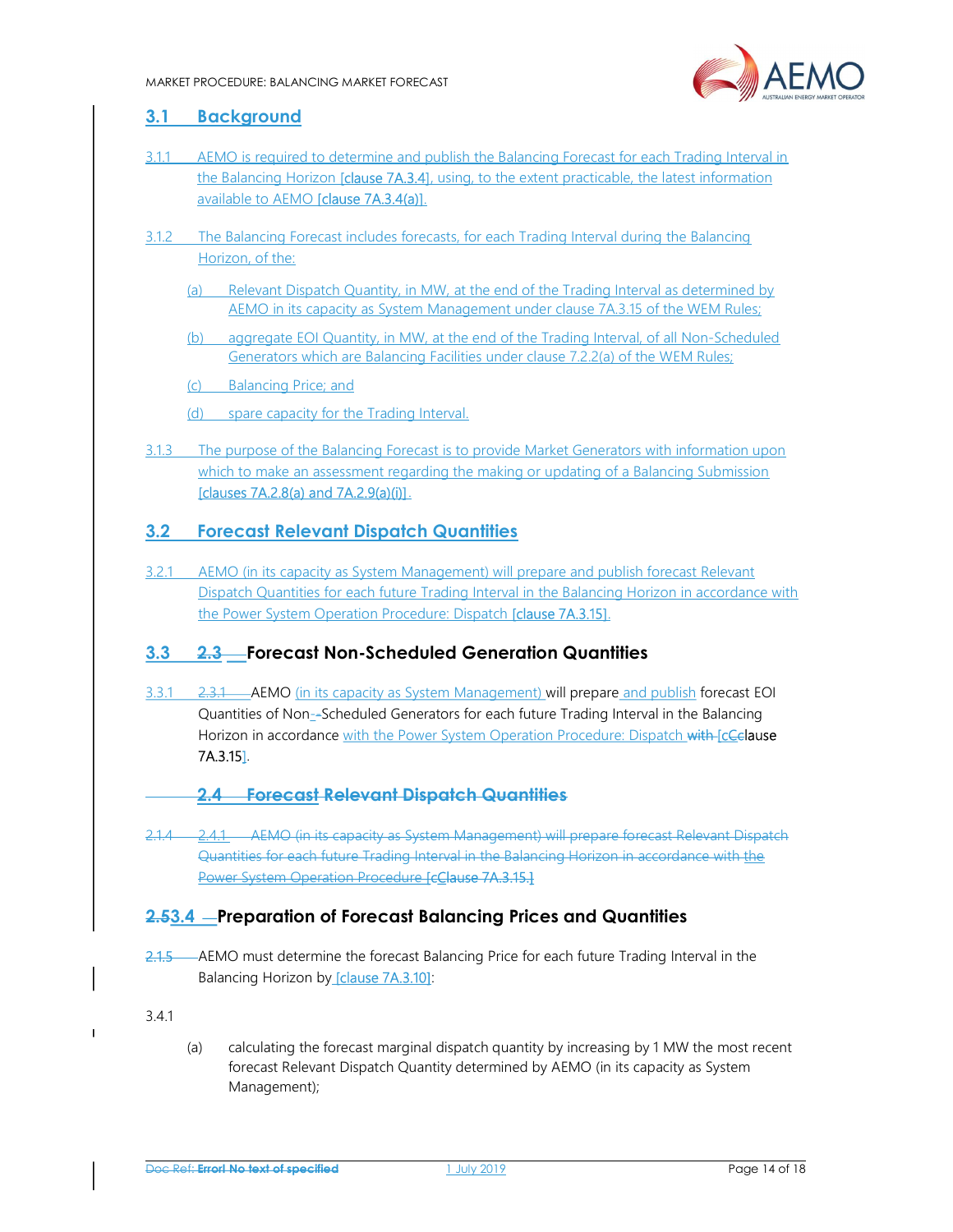

- (b) iterating through the Forecast BMO from the lowest Balancing Price-Quantity Ppair upwards, summing the MW quantities until the total equals or exceeds the forecast marginal dispatch quantity determined in accordance with step 3.4.1(a) 2.5.12.5.1(a) of this Procedure; and
- (c) setting the forecast Balancing Price to the price of the last Balancing Price-Quantity  $\frac{p}{p}$ air in the Forecast BMO determined in step  $3.42.5.1(b)(b)$  of this Procedure or, if the forecast marginal dispatch quantity exceeds the MW sum of all the Price-Quantity Peairs, the highest price in the Forecast BMO.

2.5.13.4.2 2.5.2 AEMO must determine forecast Balancing Quantities quantities for each future Trading IntervalTrading Interval in the Balancing Horizon by [clause 7A.3.10]::

- (a) iterating through the Forecast BMO from the lowest Price-Quantity  $P_P$ air upwards, summing the MW quantities, or part thereof, until the total equals the most recent forecast Relevant Dispatch Quantity determined by AEMO (in its capacity as System Management); and
- (b) calculating a forecast  $B$ alancing Quantity quantity for each Balancing Facility by summing the Price-QuantityP-Ppairs, or part thereof, from step  $2.5.23.4.2(a)$  of this Procedure for the relevant Facility; or
- (c) where in step  $2.5.23.4.2(a)$  of this Procedure, the MW sum of all the Price-Quantity  $\frac{1}{2}$  Pairs in the Forecast BMO is less than the forecast Relevant Dispatch Quantity, setting the forecast Balancing Quantity quantity to the sum of all of the Facility's quantities within the Forecast BMO.
- 2.1.63.4.3 2.5.3 AEMO must exclude Ramp Rate Limits and SOI Quantities from the calculations described in -steps 3.4.12.5.1 and 3.4.22.5.2 of this Procedure.

# 2.2 2. 6 [Blank] Forecast spare capacity

#### 3.5

-

- 3.5.1 AEMO must determine a forecast spare capacity value (in MW) for each future Trading Interval.
- $3.5.2$  AEMO must determines the forecast spare capacity for a Trading Interval by<sup>4</sup>:
	- (a) iterating through the Scheduled Generator Facilities and summing the MW quantities of their Capacity Credits;
	- (b) iterating through the Demand Side Program Facilities and summing the MW quantities of their Reserve Capacity Obligation Quantities (RCOQ);
	- (c) summing the values determined in step 3.5.2(a) and 3.5.2(b);
	- (d) from the value determined in step 3.5.2(c), subtracting the forecast load (excluding Non-Scheduled Generator Facilities); and
	- (e) from the value determined in step  $3.5.2$ (d), subtracting the eEx-aAnte Outages.

T<sub>T</sub>he formula for forecast spare capacity is defined as:

<sup>4</sup> AEMO has developed the calculation for the spare capacity value on the basis of the Spare (f,t) value used for the calculation of the dynamic refund factor as outlined in clauses 4.26.1(d) and& 4.26.1(e) of the WEM Rules.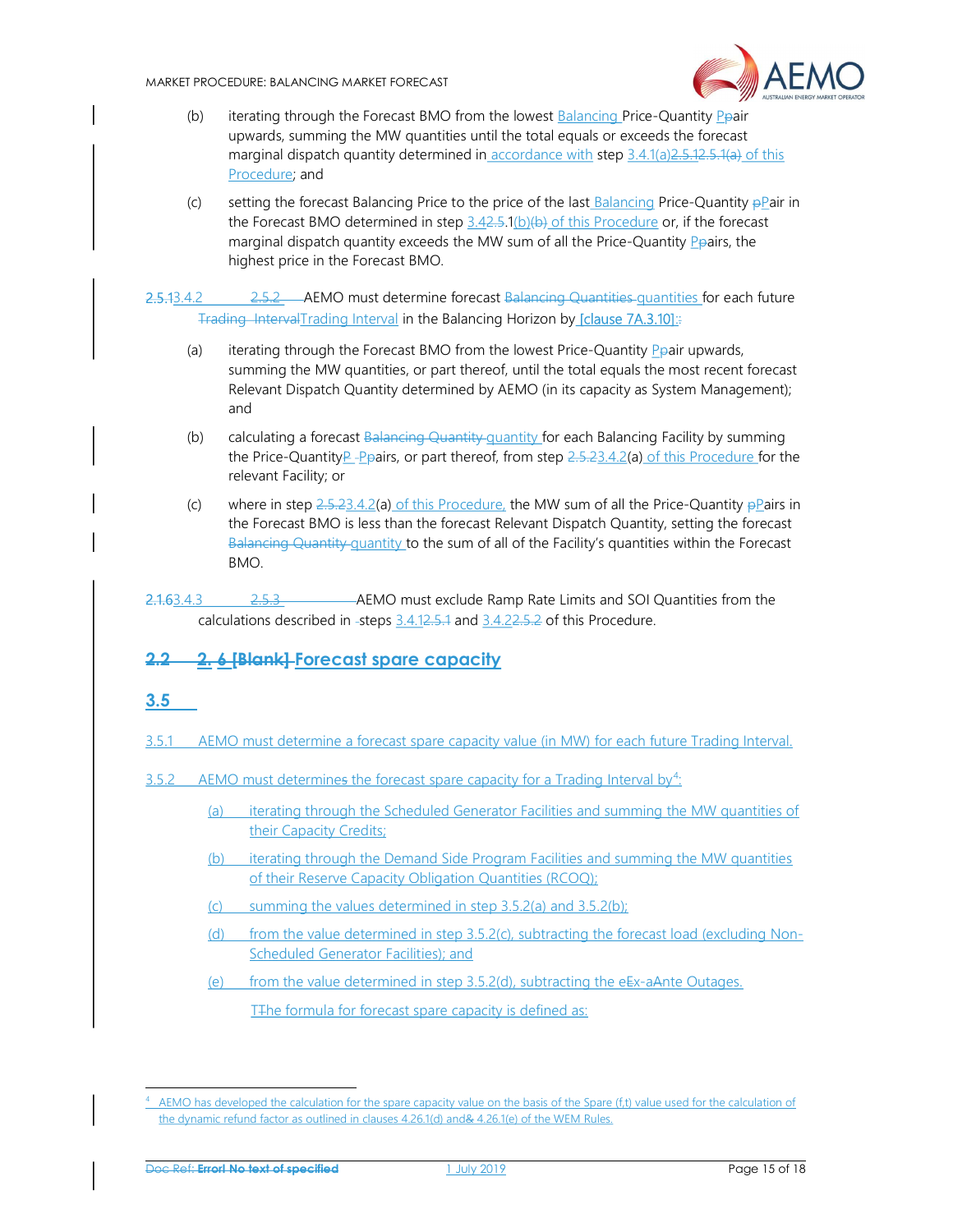

Forecast Spare Capacity (t)

$$
= \left(\sum_{f \in F} Capacity\; Credits\; (f, t)\right) + \left(\sum_{d \in D} RCOQ\; (d, t)\right)
$$
  
- *Forecast load (Excl NSG) (t) - Ex-ante Outages (t)*

#### Where:

F is the set of Scheduled Generator Facilities for which Market Participants hold Capacity Credits in the Trading Interval t and f is a Facility within that set.

D is the set of Demand Side Program Facilities for which Market Participants have Reserve Capacity Obligation Quantities in the Trading Interval t and d is a Facility within that set.

Forecast load (Excl NSG) isare the notional unit of Reserve Capacity of a Scheduled Generator where Facility f in a Trading Interval t assigned by AEMO as defined in the Glossary of the WEM Rules.

 $RCOO$  ( $df$ , t) is the amount of capacity required to be provided by a Demand Side Program Facility df in a Trading Interval t as part of a Reserve Capacity Obligation Quantity set by AEMO in accordance with clause 4.12.3 of the WEM Rules.

Forecast load (Excl NSG) is the forecasted system load in the Trading Interval t which excludes forecasted load to be supplied by Non-Scheduled Generator Facilities.

Ex-ante Outages (t)are the schedule of Planned Outages, Forced Outages and Consequential Outages in the Trading Interval t and published prior to the Trading Day in accordance with clause 7.3.4 of the WEM Rules.

In addition to the forecast spare capacity value determined in step 3.5.22.6.2 of this Procedure, AEMO may determine and publish a provisional spare capacity value after the Trading Day to reflect more up to date information. For example, the provisional spare capacity value is calculated by substituting SCADA data for the forecast load or substituting ex-post oOutages for ex-ante eOutages.

#### 3.5.3

# 3.6 2.7 Publication of Balancing Forecast iInformation to Market **Participants**

2.5.2 2.7.1 AEMO must publish the following information in the WEMS on the Market Participant Interface for -each future Trading Interval in the Balancing Horizon:

#### 3.6.1

- (a) the Forecast BMO prepared in ssection 2.2 of this Procedure in the form of anonymous Balancing Price-Quantity Pairs supply curves;
- $(b)(a)$  the most recent forecast Relevant Dispatch Quantity determined under section 3.2 of this Procedure by AEMO (in its capacity as System Management) in accordance with clause 7A.3.15;
- (c)(b) the sum of the most recent forecast EOI Quantities Quantity for Non-Scheduled Generator Facilities determined under section 3.3 of this Procedure by AEMO (in its capacity as System Management) (in its capacity as System Management) in accordance with clause 7A.3.15 or, if no forecasts have been provided, the sum of all Non--Scheduled Generator Facility quantities in applicable Balancing Submissions; ;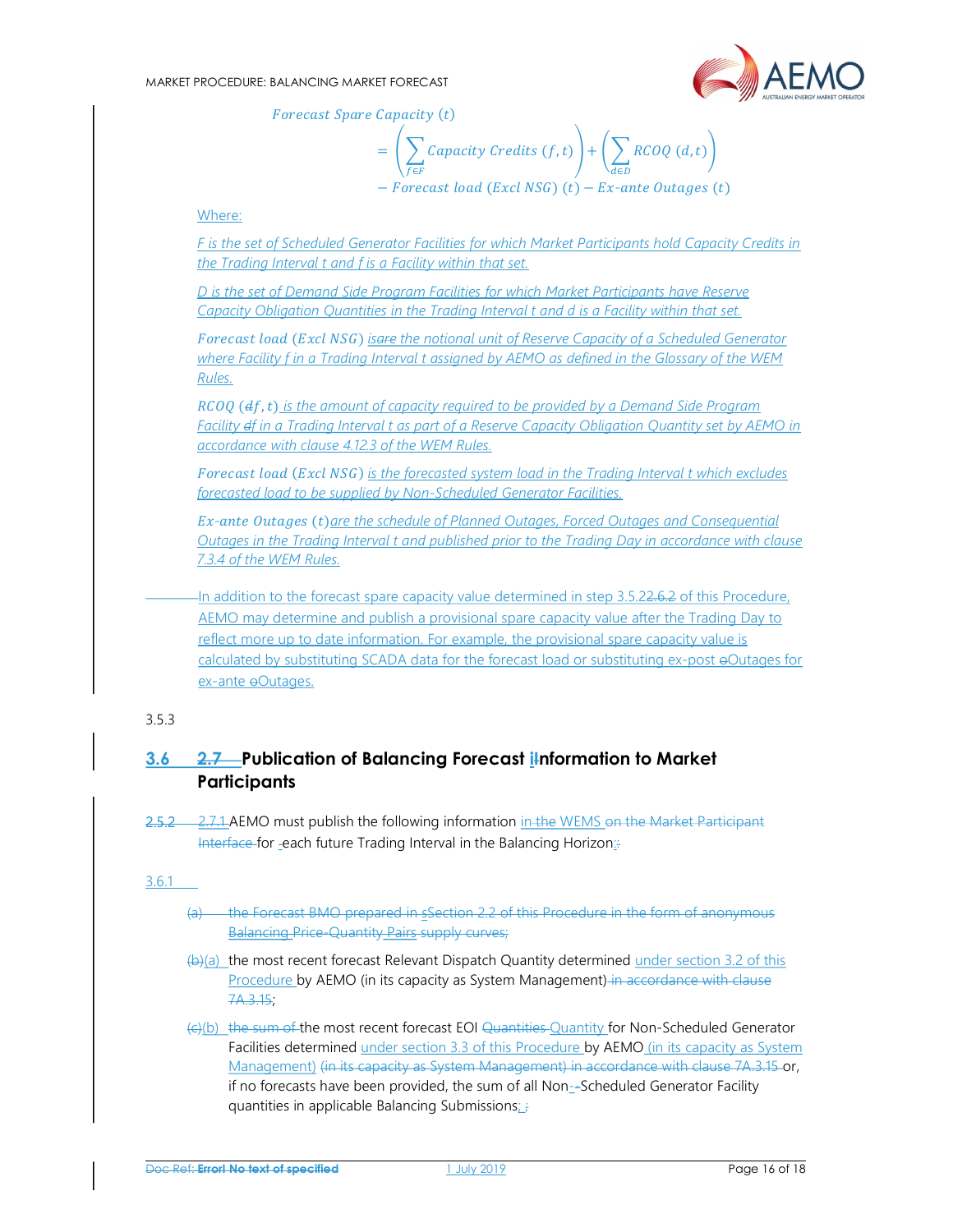

 $(d)(c)$  the forecast Balancing Price determined in  $s$ -Section 3.42.5 of this Procedure; and

- (d) the forecast Balancing Quantities quantities determined in Ssectionection  $3.4 2.5 2$  of this Procedure for Facilities owned or operated by the Market Participant; and
- (e) the forecast spare capacity determined in section 3.5 of this Procedure. in accordance with clause 7A.3.17(a).
- 3.6.2 AEMO must, to the extent it is reasonably possible within the Trading Interval publish the information outlined at step 3.6.1 by the end of every half hour for each future Trading Interval in the Balancing Horizon.
	- 2.8 Random number assignment

2.8.1 Prior to the start of each Trading Day, AEMO must assign a unique random number to each individual Balancing Facility, including the and the Balancing Portfolio. AEMO must use this number, as described in step 2.2.1(e)(e) of this Procedure, to determine the order of identically priced Price-Quantity Ppairs in the Forecast BMO.

# 2.93.7 Unavailable information

- 3.7.1 AEMO must determine and publish a Balancing Forecast for each Trading Interval in the Balancing Horizon if it has sufficient information available [clause 7A.3.1(d)].
- $\frac{3.7.2}{2.9.1}$  In the event that AEMO (in its capacity as System Management) does not determine a forecast Relevant Dispatch Quantity for a Trading Interval, AEMO must continue to publish forecasts of Balancing Prices and Balancing gQuantities based on previously issued forecasts for the Trading Interval. If no previously issued forecasts are available for the relevant Trading Interval, then AEMO must cease publication of forecast Balancing Prices and Balancing qQuantities.